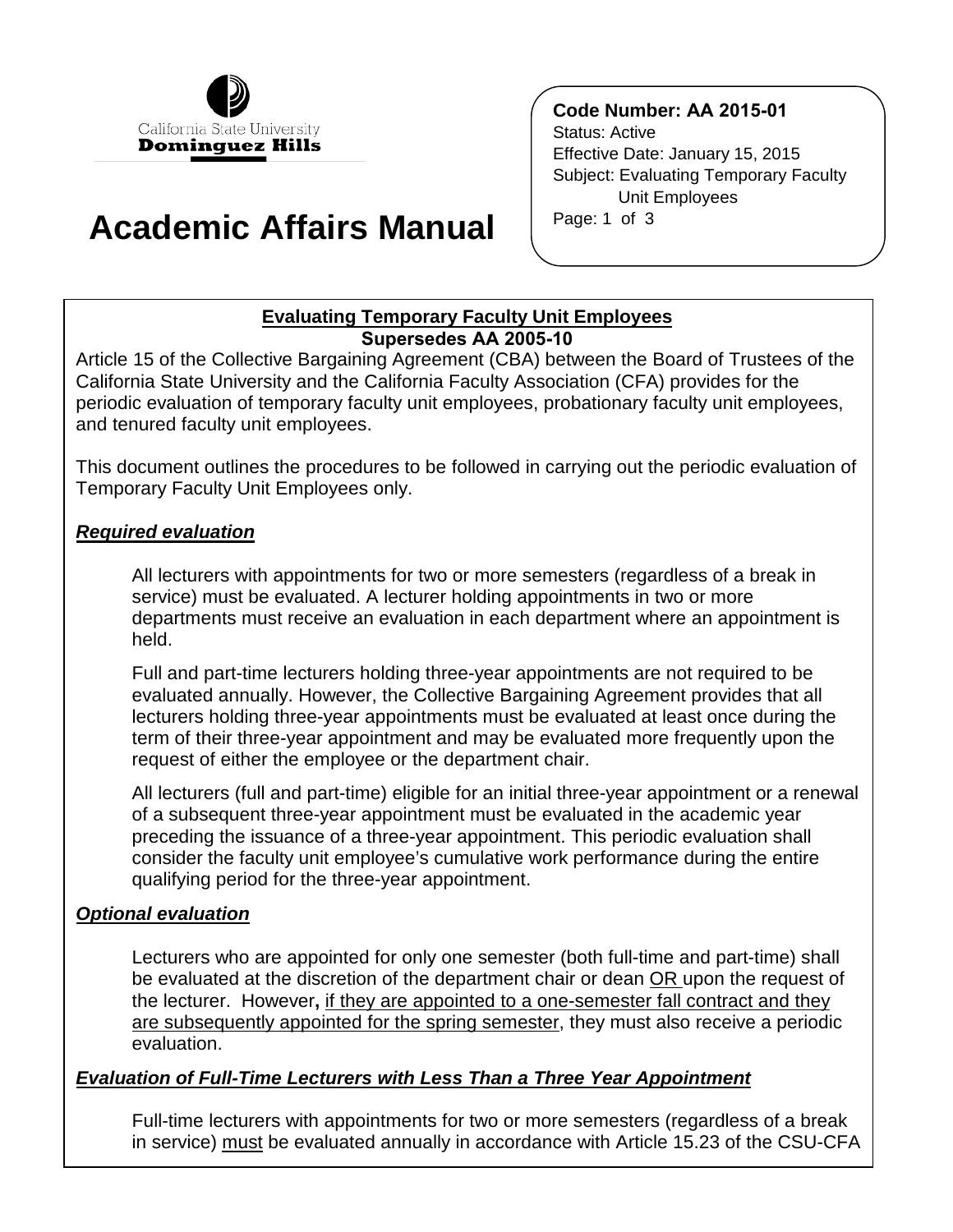# Code Number: **AA 2015-01**

Page 2 of 3

Collective Bargaining Agreement. Both a peer review committee elected by the department and consisting of tenured faculty members and the dean must provide written evaluations. The chair may submit a separate recommendation to the dean if not serving as a member of the peer review committee**.** 

# *Evaluation of Part-Time Lecturers with Less Than a Three Year Appointment*

Periodic evaluations of part-time lecturers are to be completed by the department review committee, with opportunity provided for peer input in accordance with Article 15.2 of the CSU-CFA Collective Bargaining Agreement. The input must be written, signed, and included in the evaluation materials. Copies of the written input must be provided to the evaluators and the lecturer. The dean may provide an evaluation or may simply acknowledge having reviewed the department evaluation.

## *Evaluation of all lecturers (full and part-time) eligible for an initial three-year appointment or a renewal of a subsequent three-year appointment*

All lecturers (full and part-time) eligible for an initial three-year appointment or a renewal of a subsequent three-year appointment must be evaluated in the academic year preceding the issuance of a three-year appointment. This evaluation shall include student evaluations of teaching performance for those with teaching duties, peer review by a committee of the department or equivalent unit, and evaluations by appropriate administrators. The evaluation shall rate the temporary faculty unit employee as either satisfactory or unsatisfactory. Satisfactory ratings may include narrative comments including constructive suggestions for development. This periodic evaluation shall consider the faculty unit employee's cumulative work performance during the entire qualifying period for the three-year appointment.

# *Right to Rebut/Respond to Evaluation*

Pursuant to Article 15.5 of the Collective Bargaining Agreement, at all levels of review, before recommendations are forwarded to a subsequent review level, faculty unit employees shall be given a copy of the recommendation and the written reasons therefore. The faculty unit employee may submit a rebuttal statement or response in writing within ten (10) days following receipt of the recommendation. Responses or rebuttals are to be 1) placed in the evaluation file, 2) accompany the file to the next level(s) of review, and 3) sent to all previous levels of review.

All materials considered by the department shall be made available to the dean. At the conclusion of the review, the following materials are placed in the Personnel Action File (PAF): Completed evaluation and rebuttals (if any), curriculum vitae, reflective narrative, list of professional accomplishments and contributions, written peer evaluations. Any other supplemental documentation is returned to the lecturer.

# *Evaluation Criteria*

Lecturer evaluations must be appropriate to the lecturer's position description and actual work assignment.